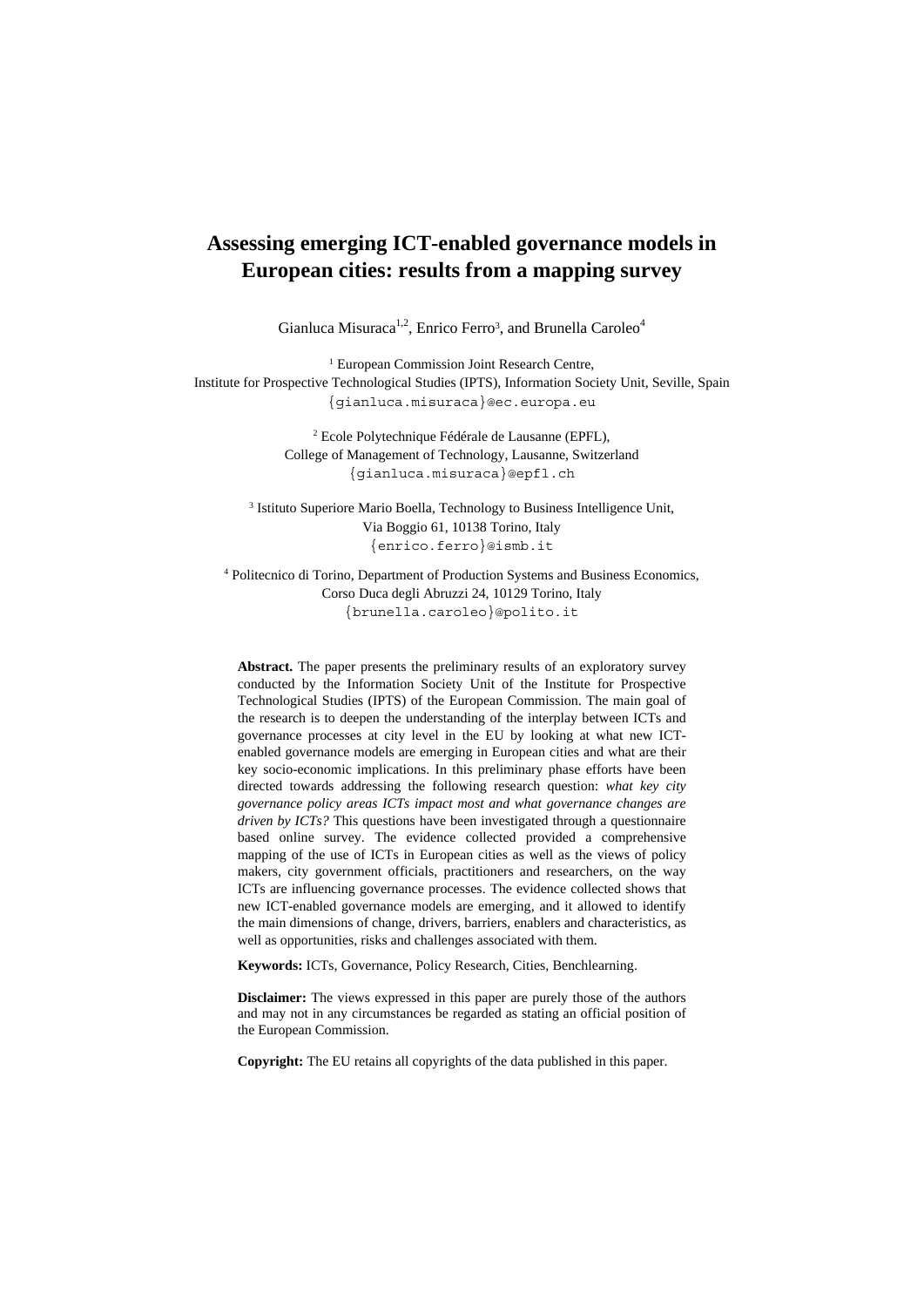## **1 Introduction**

l

In spatial, economic and cultural terms, the Information Society is dominated by cities and metropolitan regions [1]. Around 70% of all Europeans live in cities. They are throughout recognized as the dominant space of Information and Communication Technologies (ICTs) industries and uses, but they are also the area where most of the poor, the disadvantaged and excluded live. They are the government layer closest to neighborhood and citizen initiatives and local non-government organizations. Furthermore, city governments are in an excellent position to engage in necessary strategic partnerships across the public, private and third sector. Cities can therefore play a key role in the field of ICT-enabled governance, but especially when their capacities are used in an integrated way that allows the highest impact on social cohesion and local economies [2]. In addition to being close to citizens and business, most public services are offered on the city government level; in some EU member states this share amounts to 70% of all public services.

As a matter of fact, based on the analysis of the state of the art of research and practice in this field, it can be observed that while experiments and pilot projects are taking place at different governance level, it is at the city level that the appropriate use and integration of ICTs in the governance mechanisms can support social and institutional innovation, particularly in empowering officials and community representatives; ensuring social inclusion; providing timely, efficient, transparent and accountable services; improving the management of administrative operations; facilitating planning and policy making processes; monitoring and recording political decisions and assessing socio-economic impacts in the municipalities and their locale.

However, while research in the overlapping areas of e-Government, e-Governance, e-Participation and e-Inclusion at city level has been examining mainly the supply side and the sophistication of e-Services offered; reliable data on measuring the effects of ICT-enabled applications on governance processes and the impacts on specific policy areas are lacking, and where existing not yet harmonized, incomplete or difficult to use for comparison in other contexts or at EU level.

For this reason, following a preliminary analysis and consultations with stakeholders, IPTS designed and launched jointly with EUROCITIES a 'mapping survey<sup>11</sup> in order to identify key city governance policy areas most impacted by ICTs and select significant case studies to be analysed in depth in the following phases of an exploratory research on emerging ICT-enabled governance models in EU cities. .

In this first phase of the research efforts have been directed towards addressing the following research question: *what key city governance policy areas ICTs impact most and what governance changes are driven by ICTs?* 

The paper is structured as follows: first of all it outlines the conceptual framework underpinning the research and the methodological approach followed for the survey. The results of the survey and some preliminary conclusions and indications on the future steps of the research are then presented.

<sup>&</sup>lt;sup>1</sup> The survey has been conducted during the period 15 November - 15 December, further extended until 31 December 2009 due to the high interest raised.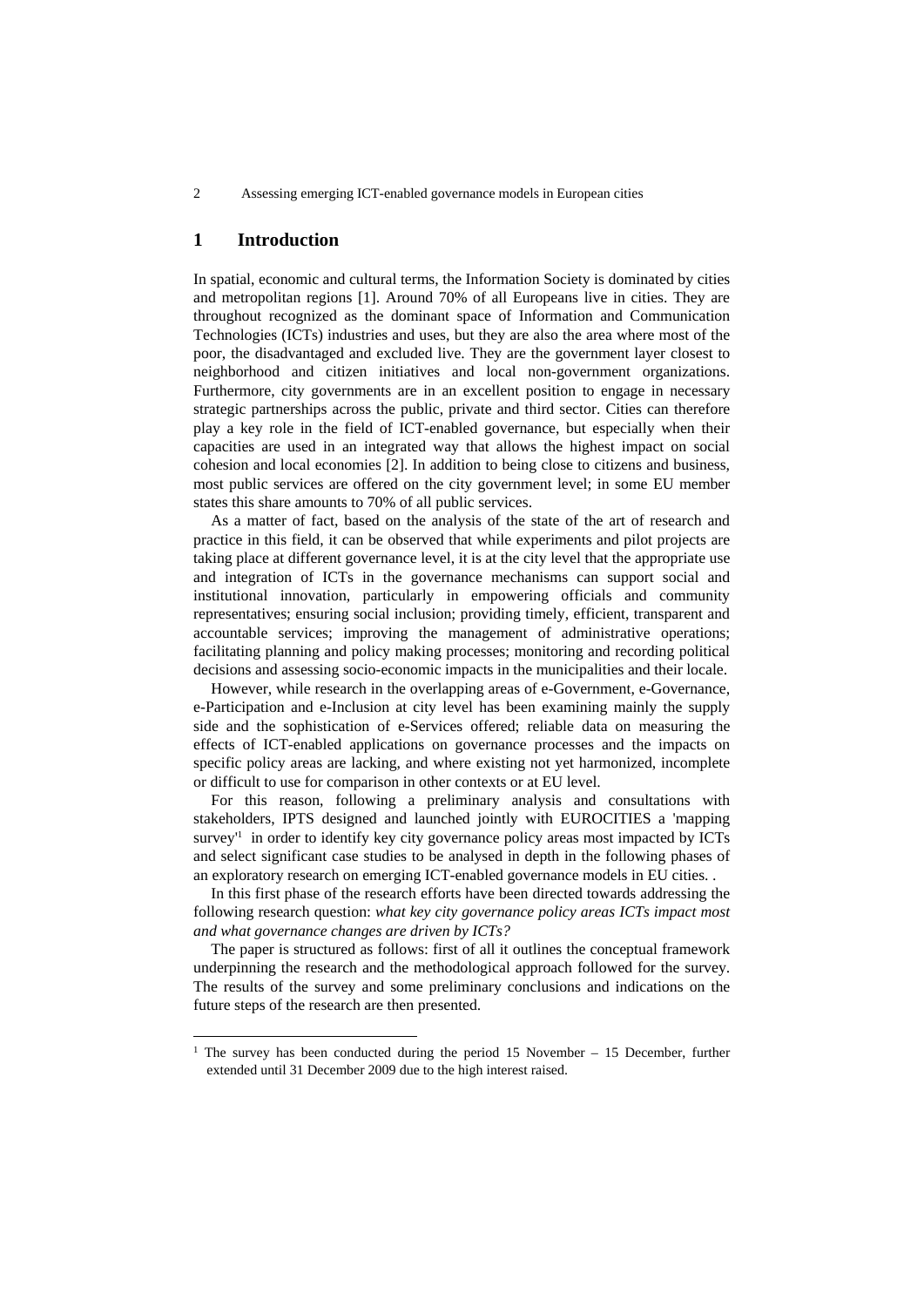Assessing emerging ICT-enabled governance models in European cities 3

## **2 Conceptual Framework**

l

The notion of urban governance, which is often considered as an alternative to traditional approaches to government (centralised, hierarchical, top-down, bureaucratic) promotes an approach based on public action networks and mechanisms aimed at cooperation, organisation and even integration in the systems and mechanisms of a wide diversity of public and private stakeholders (a polycentric, network-based, horizontal, cross-disciplinary, process-based, bottom-up approach) [3]. There are a number of different theories generally put forward to explain the emergence of the concept of urban governance, according to the various problems and changes in society which the concept attempts to address [4].

Research in this area, however, does not usually consider the impacts of major economic trends and their consequences in terms of the spatial distribution of production factors (capital and workforce) at urban level [5]. Structural analysis of the linkages between the high-value added assets of the digital economy is not considered from most research on urban governance and local development [6].

Considering governance as a multidimensional construct, the focus of our research is instead on the way the different stakeholders interact when introducing ICTenabled services and innovations in specific policy areas and the way these interactions affect institutions and communities, and the related governance processes. The governance changes under scrutiny are both technologically and socially driven and manifest themselves in new governance models and public management practices, revised institutional processes and organisational structures. In particular, the research is based upon the belief that the socio-economic perspectives, which stand at the interface between analyses of individual behaviour and wider societal structures, are well placed to elucidate the impacts of ICTs on governance.

In the theoretical framework underpinning the research we therefore combine neoinstitutionalist perspectives [7] with constructivist approaches to policy and sociopolitical institutions such as the ones developed by Schmidt [8] and Berger and Luckmann [9]. This is especially useful in investigating how social phenomena develop in the particular social contexts characterized by ICTs [10].

The attention of our analysis is in fact on the way the different stakeholders interact when introducing ICTs in governance systems, the way these interactions affect institutions and communities, and the related decision-making process. Two main issues are specifically investigated: 1) the changes produced by ICTs on the governance processes2, (e.g. regulatory and legal frameworks, organisational and administrative procedures, roles of various stakeholders involved, etc.) and consequently the effects on decision-making, public management and service delivery; and 2) the socio-economic implications at policy level.

<sup>&</sup>lt;sup>2</sup> We refer here to changes due to ICTs both at inter-administration level and with regard to the relationship between the government and the different stakeholders involved in the specific service, either directly provided by the city government or mediated by other actors as intermediaries.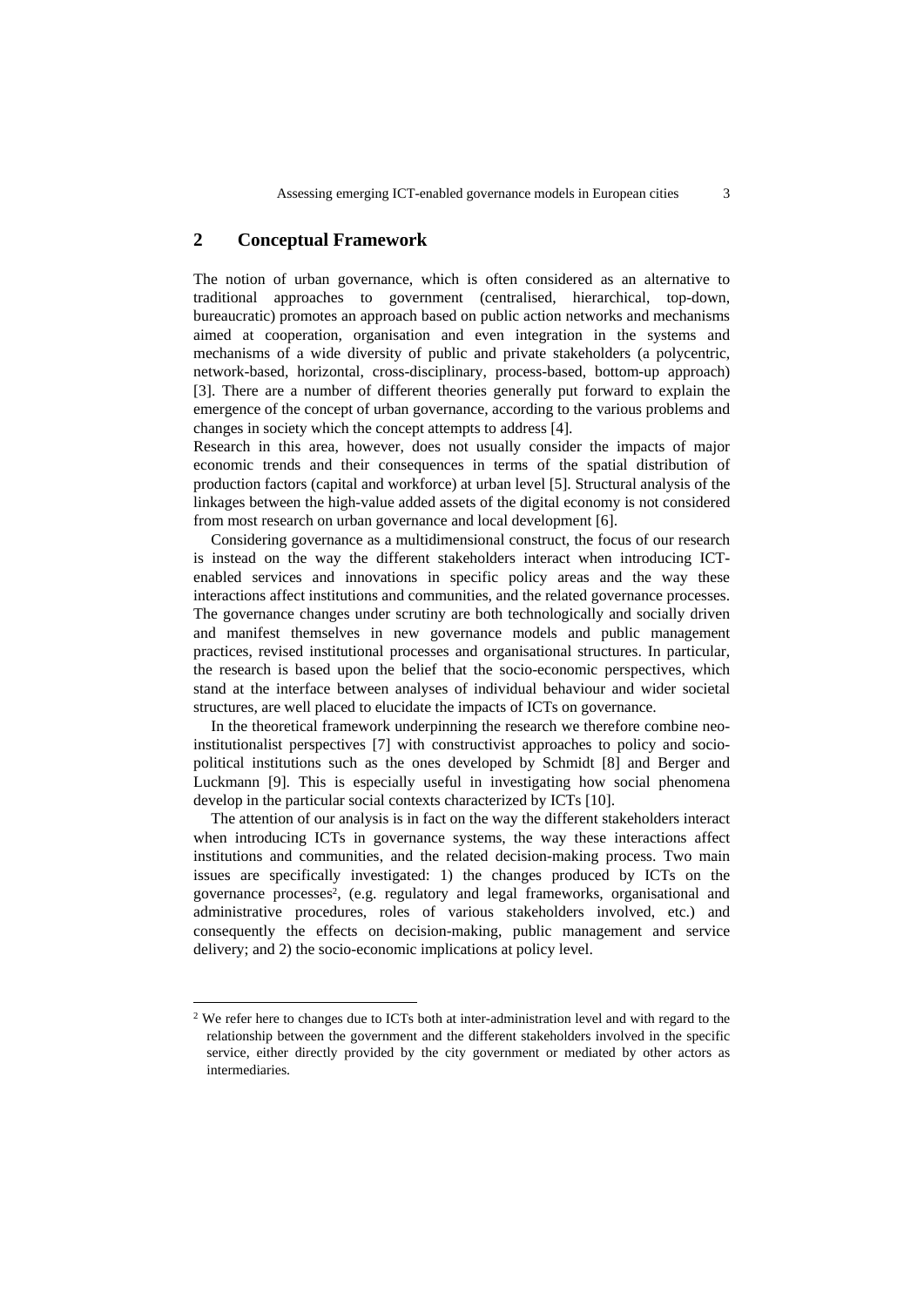In brief, the research has a twofold objective. On the one hand, it intends to contribute to inform policy-makers about the implications of change produced by new and emerging ICT-enabled governance models in EU cities and demonstrate evidence of impacts on the specific policy areas under investigation. On the other hand, the research aims also at contributing to consolidate scientific evidence of impacts of ICT-enabled applications on city governance models in the EU.

Therefore, for this research, **governance** is defined as *the process of decisionmaking and the process by which decisions are implemented and ICT-enabled governance<sup>3</sup> as 'the use of ICTs to comprehensively: (1) simplify and improve the internal administrative operations of government and their relations with other bodies involved in public management and service delivery; (2) facilitate public service interaction between government, citizens and other stakeholders (legislative bodies, private sector, civil society organizations, self-organised communities), thus*  enabling better citizen participation and overall monitoring and evaluation of *decision-making processes and their implementation; and (3) ensure inclusiveness and equal opportunity for all'* [11]. This concept is to be intended as an 'ideal model' to indicate the comprehensive framework enfolding a broad range of informal and formal descriptions to represent core aspects of the governance process, including policy and decision -making, strategic and operational processes, legal and organisational structures, working practices, inter-actor relationships, and the public service delivery, aiming at creating -in a proactive manner- public value.

## **3 Methodological Approach**

l

The methodological approach used for the first phase of the research is based on grounded-theory / action research and involved an online survey addressed to city government in Europe in order to identify perceptions on the impact of ICTs on governance. The data collected through the survey have been analyzed using statistical techniques such as clustering and complemented with consultations with stakeholders and a focus group meeting with representatives of city governments and researchers to validate the findings and define the next activities of the research.

The survey gathered 62 answers from cities in 27 European countries, covering 25 EU27 member States plus Croatia and Switzerland. It is therefore highly representative of different governance models and ICT-enabled services currently provided by European cities as the sample includes cities covering about 93% of EU27. In particular, out of the 62 cities respondents to the survey, 44 cities (71%) are 'large cities' (with more than 200.000 citizens). Other respondents to the survey are cities or counties with a smaller or larger population.

Concerning the respondents profile, the distribution looks as follows: 41% (25) are City Government officials (e.g. CIO/Head of IT Departments, etc.); 26% (16) are researchers; 19% (12) are policy or technical advisors, while only 3% (2) are City Manager/Mayor or their representatives (Figure 1).

<sup>3</sup> Source: [11], based on: OECD, 2001 and 2006; UNDP, 1997, 2003, 2009; UNDESA, 2007.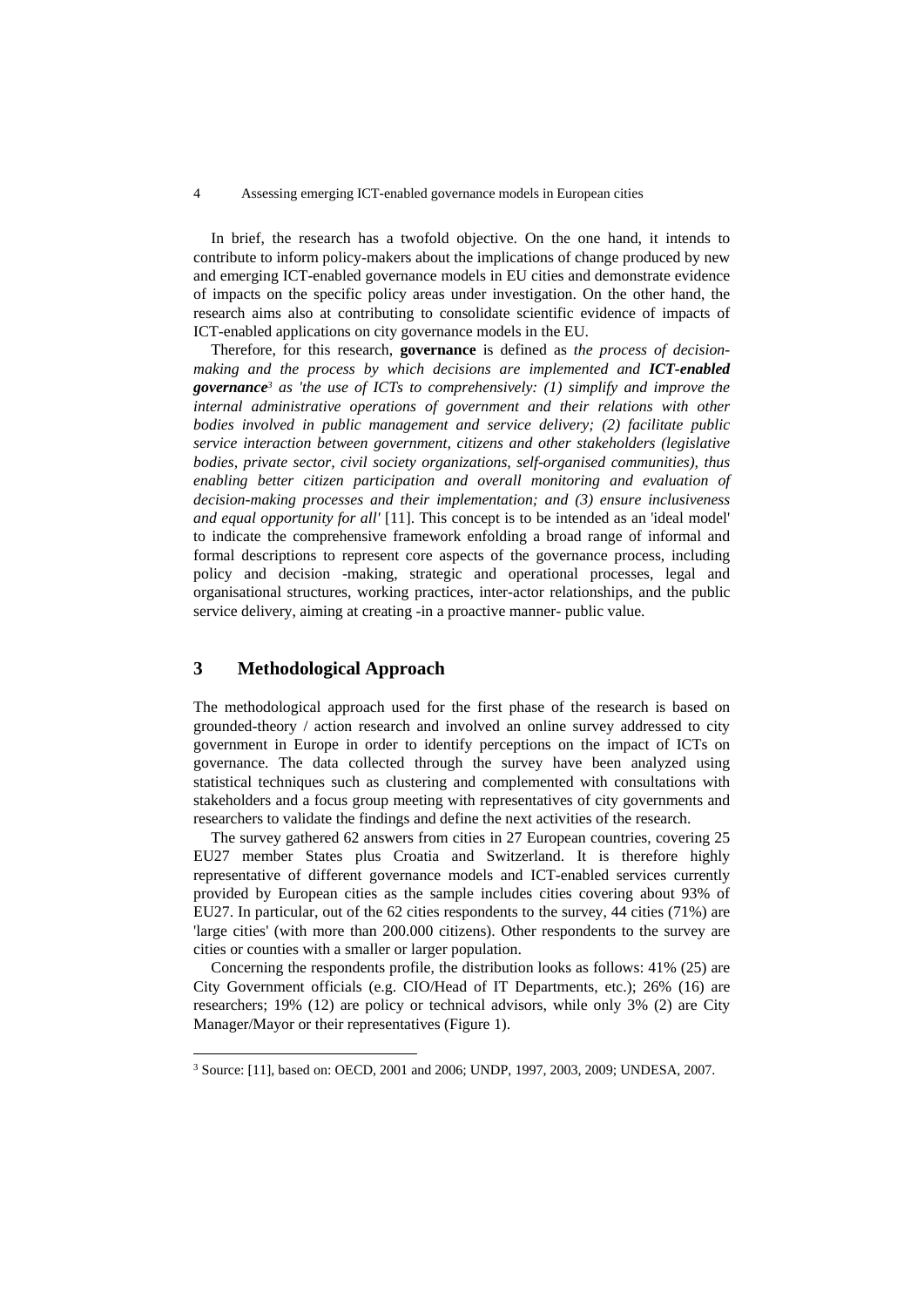#### $\overline{\mathbf{4}}$ **Survey's Results**

Results from the first part of the survey, clearly indicate that respondents consider ICTs are producing changes on governance processes in many respects. About 65% of the respondents have indicated ICTs are producing a significant change on governance processes and 11% even pointed out ICTs are generating very significant change (see Figure 1). These results are of particular significance as there seems to be a strong opinion on the impacting role of ICTs in generating effective change in city governance processes.



Fig. 1. City Governance changes due to application of ICTs.

When analysing more specifically which are the **policy** areas most impacted by ICTs, a fragmented picture emerges. Rather than on specific policy areas, ICTs seem to impact city governance across the board. Moreover, to better understand in which policy areas these impacts were produced, the order of preference given by respondents for each policy area was analysed. Two messages emerge from figure 2.: information and communication, economic development, energy and environment and healthcare seem to be the most impacted policy areas (if looking at the aggregate of  $1<sup>st</sup>$  and  $2<sup>nd</sup>$  choice). At the same time a more generalized and cross-sectional impact seems to be perceived across all policy areas.

The case of Social Inclusion is of particular interest as it does not present any 'first choice' but it is indicated by about 60% of the respondents as a second choice. The policy area of Employment instead has not been indicated by any of the respondents as 'first choice', and it actually presents a limited relative score also as second choice (about 25%), thus making it the domain considered as the less affected by ICTs.

However, it must be considered that responses on some of the policy areas are influenced by the fact that governance systems are different in different countries, and that city government administrative competences and responsibilities are diverse in various governance systems. For example, Employment policies in many cases are not direct responsibility of the city level government.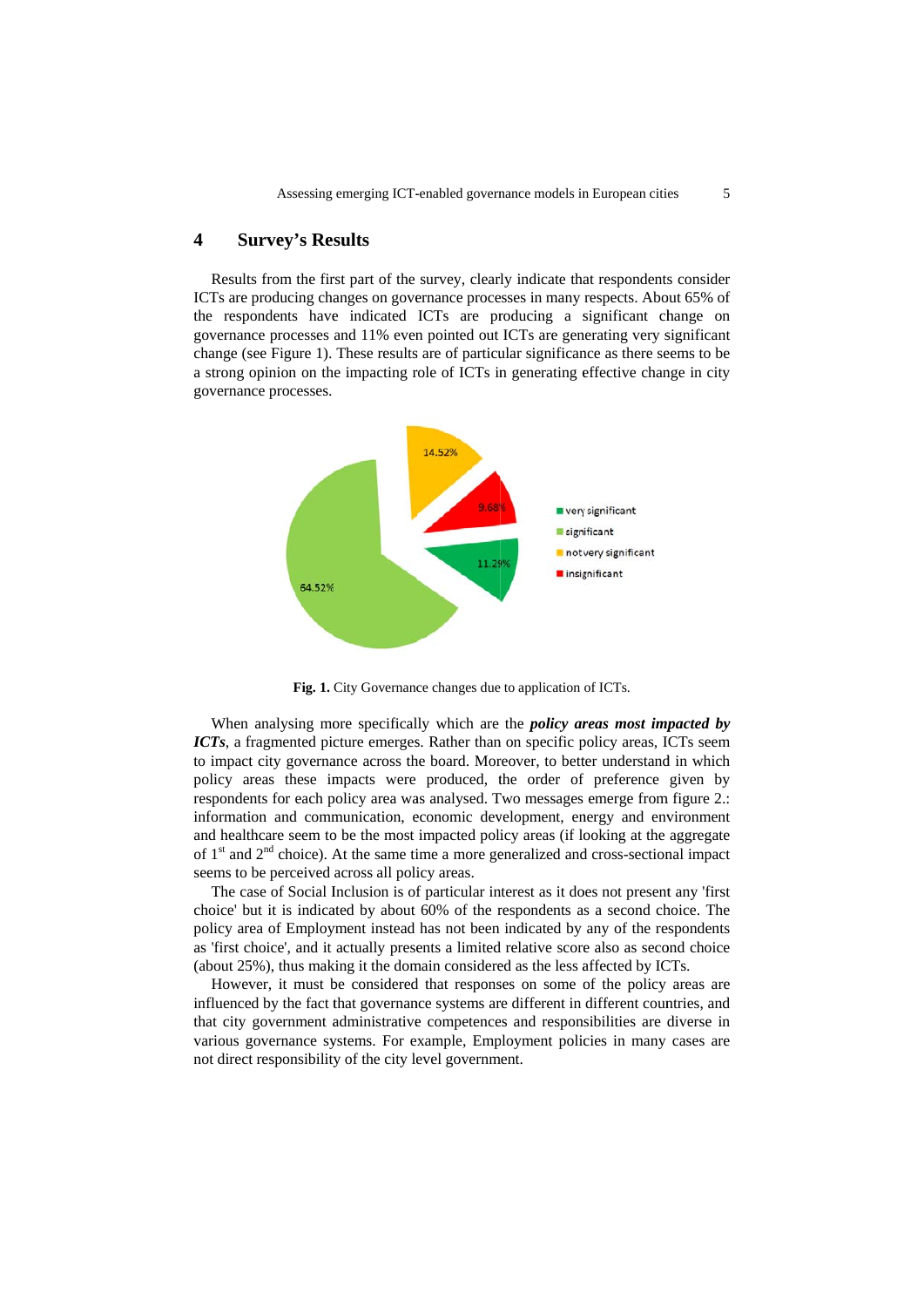#### $\sqrt{6}$ Assessing emerging ICT-enabled governance models in European cities



Fig. 2. Policy areas most impacted by ICTs disaggregated according to order of choice.

Based on the responses to the survey and on the analysis of the examples provided, it was also possible to make a preliminary categorization of what has changed in the governance process according to respondents (see Figure 3).



Fig. 3. Effects of ICT-driven changes on governance processes.

A large majority of respondents (75%) associated initiatives driven by ICTs with changes in the ICT infrastructure and what can be defined as the participation toolbox, 14% of the respondents indicated ICTs is generating changes in terms of organizational and administrative procedures and a 6% on Networking and Public and Private Cooperation. A limited number of respondents (3%) indicated that ICTs are producing changes in the way of organizing and delivering support programs for companies and to start-up new businesses and only 1% considers that ICTs is changing regulatory and legal framework and the roles of actors involved in the governance process.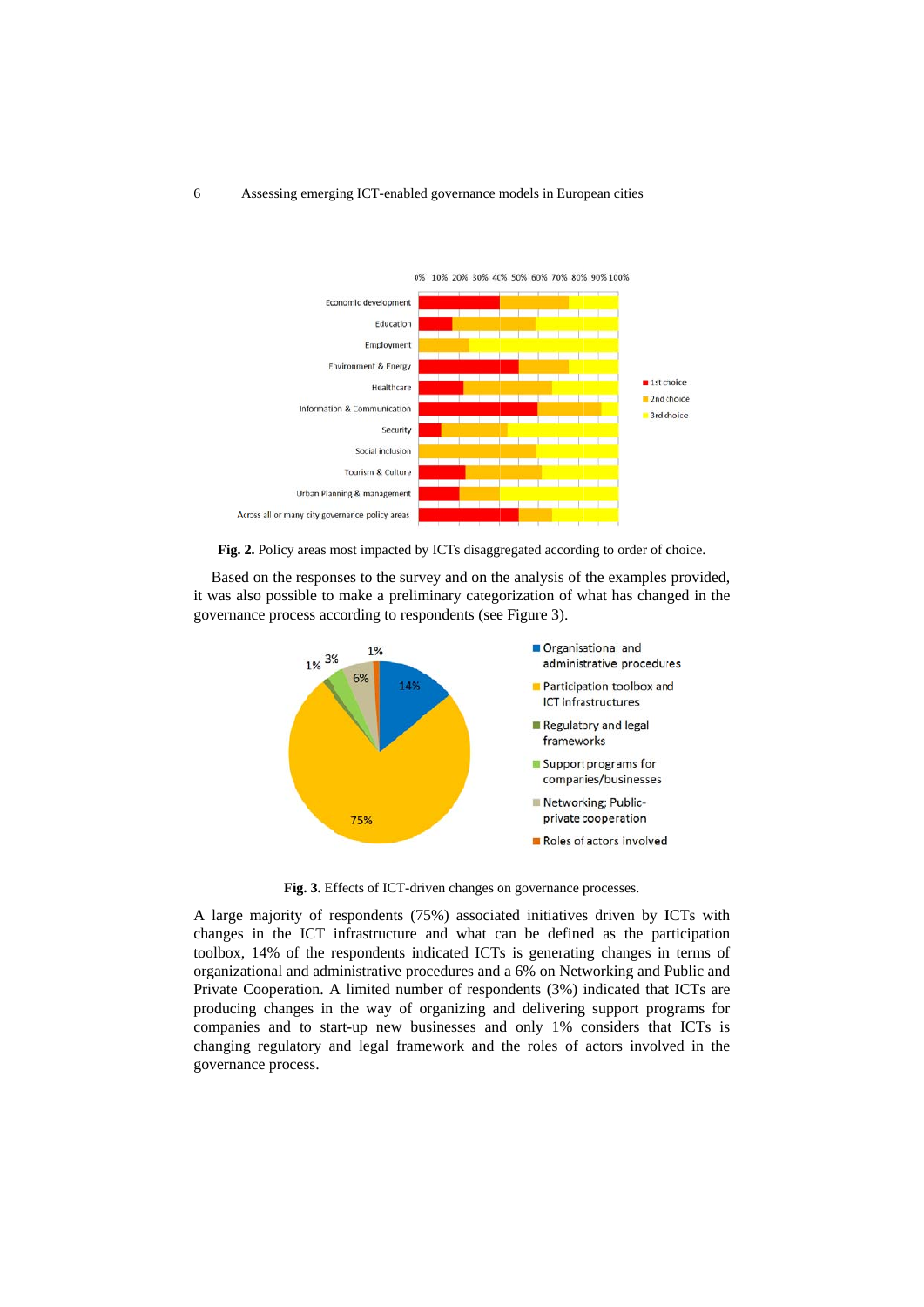Furthermore, focusing on the governance function which is impacted most by ICTs, the survey provides evidence that ICTs are considered to be more impacting at the service delivery level (46% of response rates). However, 34% of response rates indicates that ICTs are also producing significant effects on the decision making process. Impacts on legal and regulatory frameworks directly linked to ICTs are instead more limited, but still counting for 20% of the response rate.

Crossing data between governance functions most affected by ICTs and policy areas, confirms the general sentiment that ICTs impact on governance functions is distributed equally in most policy areas. Some exceptions can be found in the area of Employment, where changes are clearly mainly of legal and regulatory nature.

Interesting are the cases of Urban Planning and Information and Communication which present a quite high impact of ICTs on decision-making process (40%), while the domains of Social Inclusion and Tourism and Culture, in addition to Employment, do not present changes in this function, ICTs impacting only on service delivery and regulatory frameworks. On the contrary, the case of Environment and Energy shows no changes affected by ICTs on legal and regulatory frameworks.



Fig. 4. Governance functions most impacted by ICTs per policy area.

Finally, an analysis of the impacts of ICTs in different geographic areas in Europe shows a quite interesting situation (see Figure 5). It seems in fact that while in North Europe ICTs are considered to have a strong impact (with 22% very significant, 73% significant and only 5% not very significant), the situation is much more scattered in other regions. In central Europe, for example, there is almost a balance between the significant impact of ICTs  $(63%)$  and the not very significant impact  $(47%)$ . In the Mediterranean and Eastern Europe areas instead, it seems that ICTs have a less significant impact on changes in the governance process.

This analysis somehow confirms general literature on administrative and cultural traditions of governance models in Europe, where we can see that many factors affecting public administration performance and bureaucratic traditions are based on different governance models.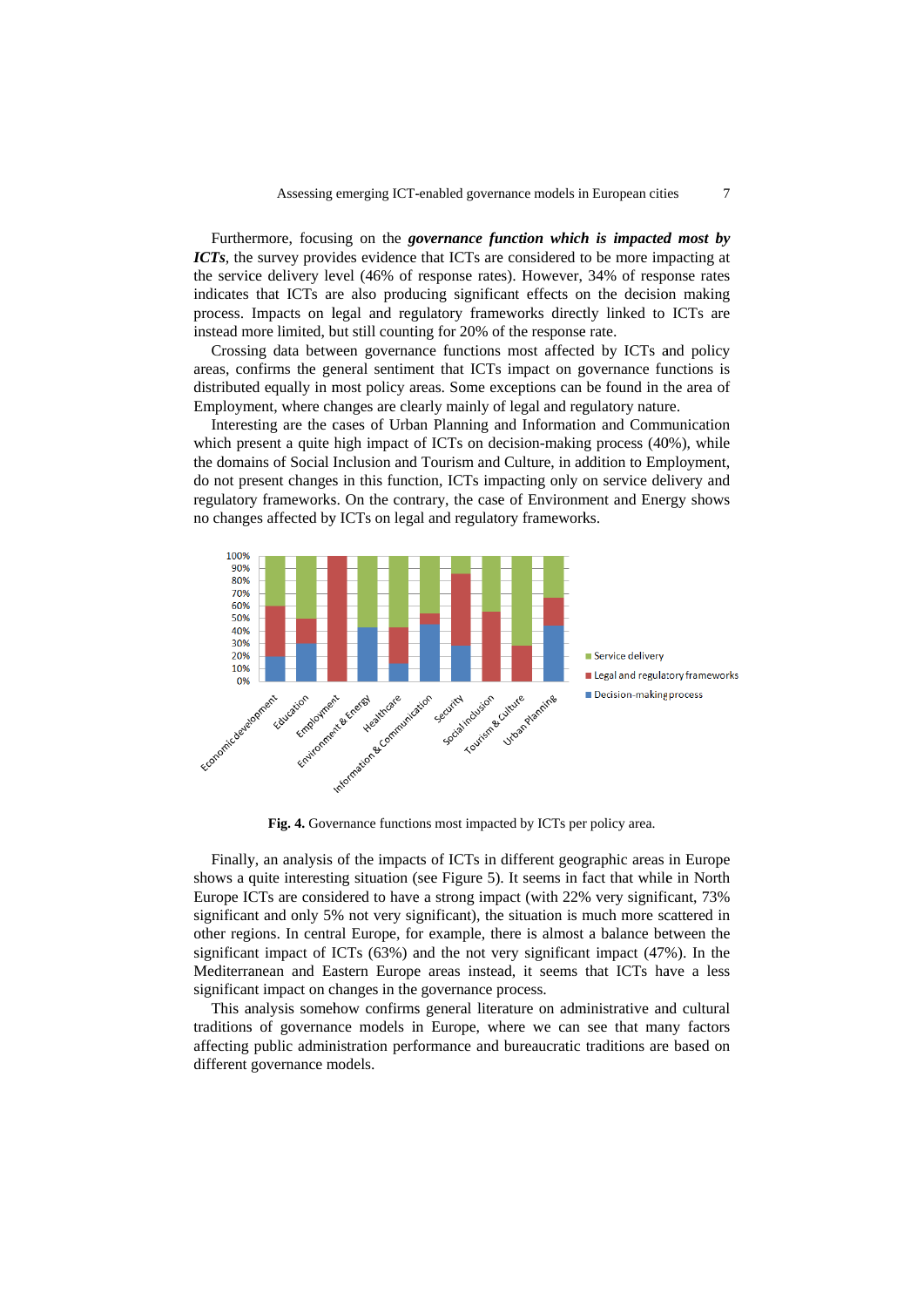

Fig. 5. Impact of ICTs in Europe per geographic areas.

The implication of these considerations for the current research is precisely that when defining an ICT-enabled governance model at the level of city government, the administrative traditions and cultural context on which ICTs are applied should also be considered. This is of particular importance when then attempting to assess the changes driven by ICTs through impact assessment. Just to give an example, indicators of cost savings in term of human resources or of improved effectiveness through the redeployment of resources freed-up from the success of an ICT-enabled application (*i.e.* resources moved to the front-end thanks to efficiency gains in the back-off) must take into account that in certain countries rules and regulations, labour contracts negotiations with public employment trade unions and the likes, can hinder and/or delay the exploitation of such gains. In such instances, a strictly defined indicator of human resources cost saving would find difficulties to be accepted by all European administrations. In the same way, to measure the inter-operability and degree of shared/joined-up services, it is necessary to take into account that the likelihood of reaching such objectives depends also on the governance structure of the state (not only at the city level then) and it is reasonable to assume them to be more difficult to achieve in decentralised and federalist states.

In this connection, the cluster analysis of ICTs impact on governance and policy areas in European cities allowed us to identify 5 clusters (see Figure 6) of which 4 have been considered relevant for the analysis mentioned above (see Table 1).

The cluster analysis was also instrumental to identify possible case studies representatives of different governance models in Europe to be further analysed in depth. It is clear that the clustering, while does not provide us with definitive conclusions about the kind of ICT-enabled governance models in EU cities, will facilitate the next steps of the research in classifying possible impacts of ICTs on city governance models.

 $8\,$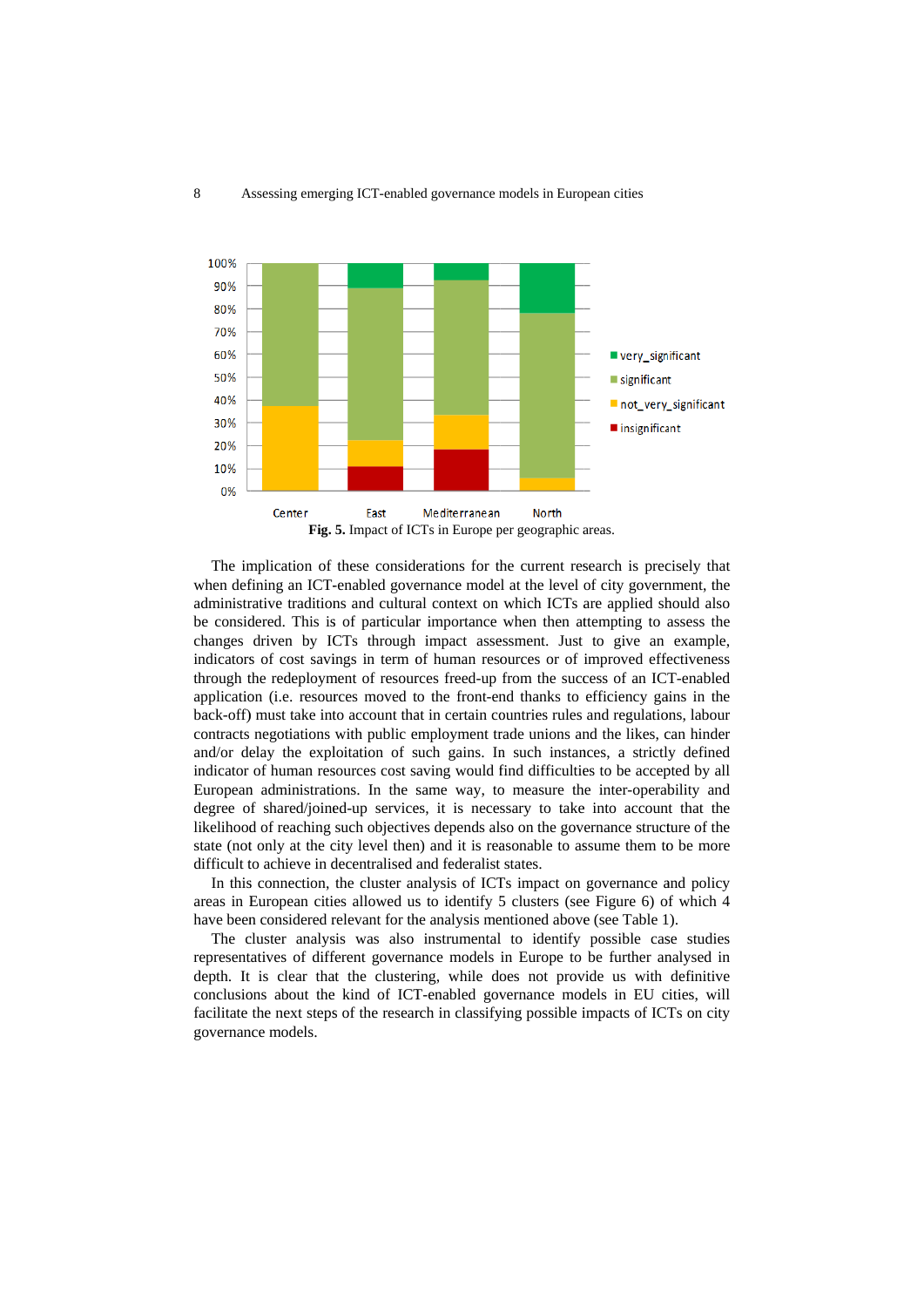

Fig. 6. Clusters of ICTs impact on governance and policy areas in EU cities.

Table 1. Description of Clusters of ICTs impact on governance and policy areas in EU cities<sup>4</sup>

| 1                                 | $\mathbf{2}$              | $\overline{\mathbf{4}}$ | 5                                 |
|-----------------------------------|---------------------------|-------------------------|-----------------------------------|
| significant<br>Overall<br>very    | Overall significant       | significant<br>Overall  | Overall not very significant      |
| <b>ICTs</b><br>of<br>impact<br>on | impact of ICTs on         | impact of ICTs on       | <b>ICTs</b><br>of<br>impact<br>on |
| governance and especially         | and<br>governance         | and<br>governance       | but<br>when<br>governance,        |
| decision-making<br><sub>on</sub>  | especially<br>on          | especially on service   | impact is present this is         |
| and<br>processes                  | service<br>delivery       | delivery mechanisms     | especially<br>service<br>on       |
| characterized by changes          | mechanisms<br>and         | and characterized by    | delivery mechanisms and           |
| in ICT infrastructure and         | characterized<br>by       | changes in the policy   | characterized by changes          |
| participation<br>toolbox.         | changes<br>the<br>in      | area of information     | in the policy areas of            |
| mainly in the policy area         | of<br>policy<br>area      | communication<br>and    | Urban<br>Planning<br>and          |
| information<br>of<br>and          | economic                  | (e.g. public relations, | Management and Tourism            |
| communication<br>(e.g.            | development (e.g.         | citizens' participation | and Culture and manifested        |
| public relations, citizens'       | industry, business        | and engagement)         | ICT<br>in<br>by<br>changes        |
| participation<br>and              | SME <sub>s</sub> .<br>and |                         | infrastructure<br>and             |
| engagement)                       | taxation, etc.)           |                         | participation toolbox             |

In addition to the impacts of ICTs on city governance policy areas, the survey was also looking at exploring whether new forms of ICT-enabled governance models are emerging at city level in Europe. Findings from the survey indicate that the majority of cities (60%) consider new ICT-enabled governance models are emerging, either clearly (15%) or to some extent (45%). However, an important number of respondents (36%) said that 'they don't know', either because it is too early to judge (33%), or in some cases because it is impossible to tell (3%). Only 3% of respondents indicate that no new governance models are emerging due to ICTs. Responses to this part of the survey indicate a very promising perception of the emergence of new ICT-enabled governance models, thus opening up the road for further analysis in this direction.

<sup>&</sup>lt;sup>4</sup> For the cities grouped under Cluster 3, it was not possible to find common characteristics.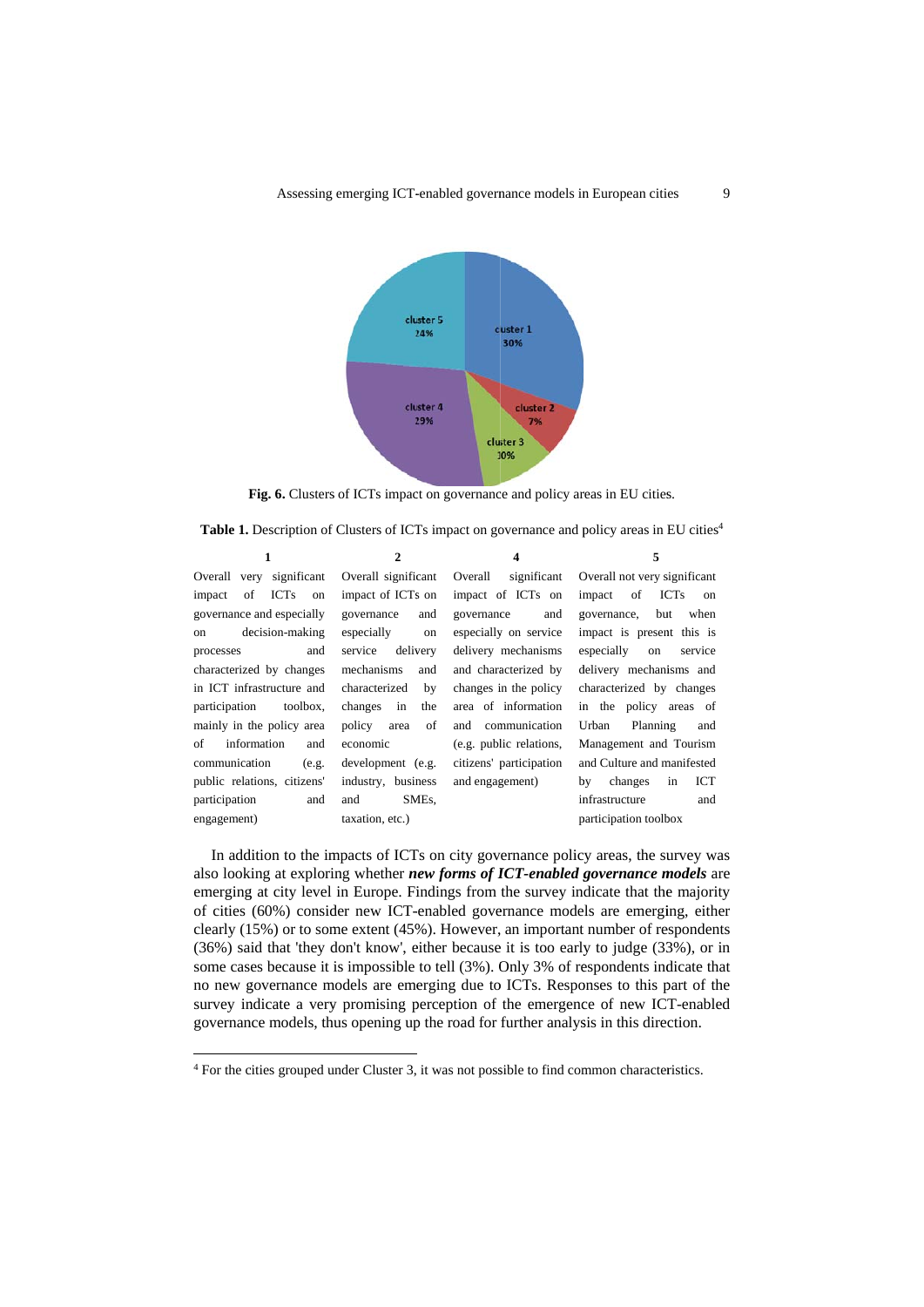### 10 Assessing emerging ICT-enabled governance models in European cities

Moreover, the survey also collected qualitative examples and statements of city views on emerging ICT-enabled governance models, with specific regard to the main barriers to change and the main foreseeable risks, the main enablers of change and the key characteristics of the new emerging ICT-enabled governance models.

In particular, based on the analysis of the examples provided by cities, it has been possible identify some of the main drivers of change on governance driven by ICTs. These changes are reported here not in order of importance but as a list of key issues, as pointed out by the respondents to the survey.

#### **Drivers of changes** for ICT-enabled governance models

1) Efficiency & Effectiveness of public service delivery

2) Quality of public service provision & enhancement of users' satisfaction

3) Trust on public agencies & Citizens' participation in the decision making processes

4) Performance Measurement & motivation of civil servants

5) Reengineering and standardisation of public administration processes;

6) Prioritisation/customisation of public services (focusing on high-impact services and strategic policy areas, and in particular focusing on inclusion)

7) Streamlining governance processes to cope with increased ICT-enabled demand

8) Addressing social and economic needs for increasing growth and quality of life

9) Data sharing based on interoperable platforms

10) Promoting creativity and innovation, building especially on the use of social networking tools and media by young people.

The main barriers to change and risks indicated by respondents are the following:

#### **Barriers to changes and Risks**

1) ICT Access for all / digital divide

2) Skills and capabilities (of both users and civil servants)

3) Different levels of competences between various levels of governance (municipal/local, regional, national…) and overlapping responsibilities

4) Resistance to change consolidated bureaucratic management practices

5) Lack of financial and human resources (especially due to high initial costs and need of continuous education and training)

6) Lack of culture and mechanisms for new forms of inter-administrative collaboration and customer-orientation

7) Not appropriate legal and regulatory frameworks

8) Lack of interest/motivation for both politicians and citizens in engaging in dialogue and participation, if not effective

9) Too ICT-driven governance models and lack of business understanding of ICTs in the public sector

10) Security, safety and privacy risks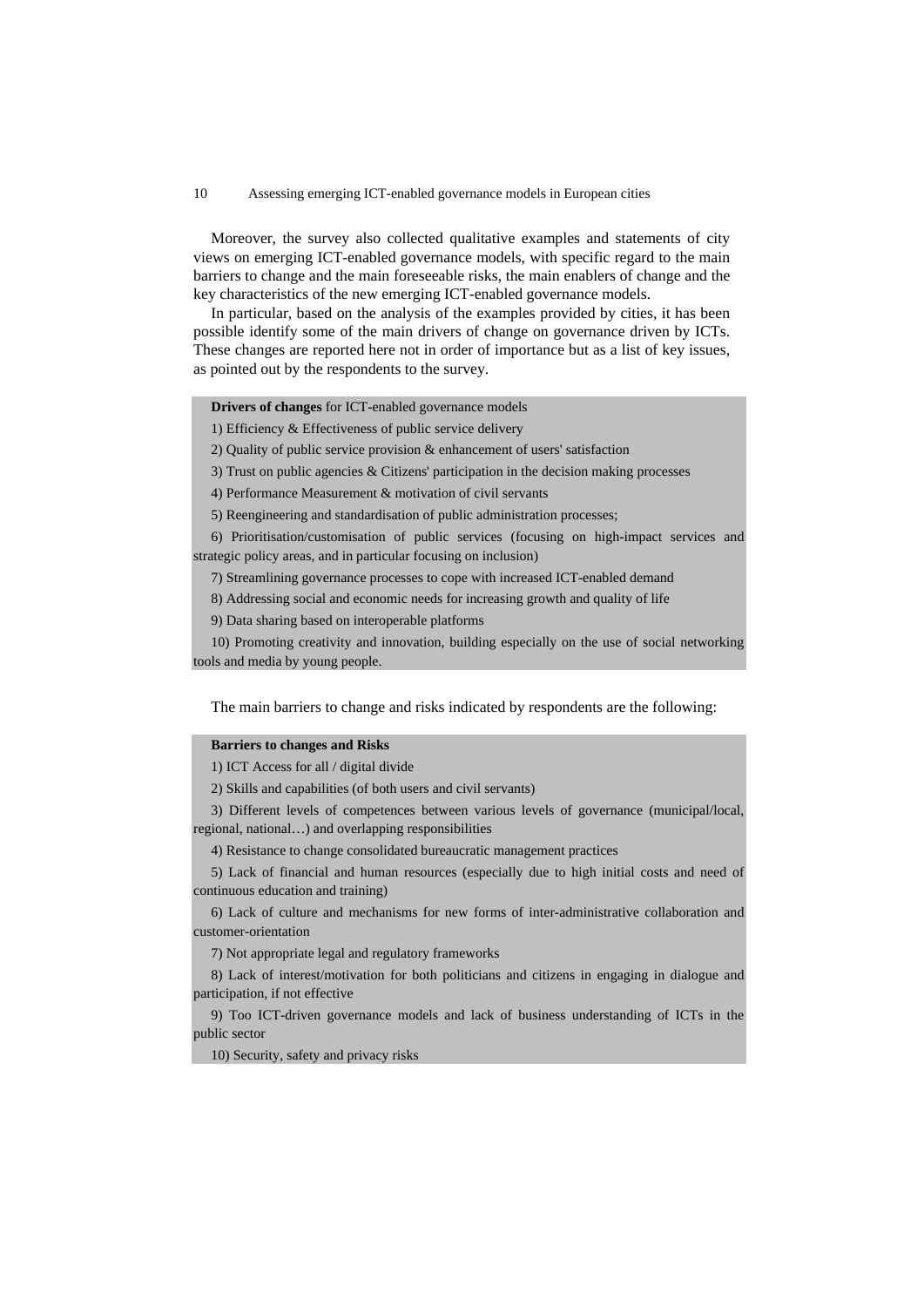On the other hand, respondents identified the following as main enablers and opportunities of ICT-enabled governance:

**Enablers of changes and Opportunities**

2) Establishment of effective PPPs

3) Citizens and civil society organisations' engagement and participation

4) Creation of strong and secure interoperability platforms

5) Integration of front and back-office administrative processes

6) Change of behaviour of civil servants

7) Leadership and clear vision

8) Time & economic savings

9) Transparency and accountability

10) General educational and socio-cultural context of reference at city level

Finally, in terms of main characteristics of the emerging ICT-enabled governance models, as pointed out by respondents, the following can be mentioned at this initial state of research:

### **Characteristics of ICT-enabled governance models**

1) Information and data/services sharing based on interoperable, secure and open platforms

2) Better access to all citizens to policy-making processes through citizens' engagement and participation in order to ensure all views are taken into consideration

3) Standardisation of processes and decentralisation of services (including PPPs and outsourcing to civil society organisations and other service providers as mediators)

4) Performance measurement (efficiency and effectiveness) based on result-oriented/customer satisfaction mechanisms of quality control

5) Agile ICT-based and innovative/co-created/co-managed public services

## **5 Conclusions and Further Research**

In conclusion, the analysis of survey results provided a quite comprehensive mapping of the use of ICTs in European cities as well as the views of policy makers, city government officials, practitioners and researchers, on the way ICTs are influencing governance processes. The analysis also provided very useful indication on what new ICT-enabled governance models are emerging, and some preliminary classifications of dimensions of change, main drivers, barriers, enablers and characteristics, identifying also opportunities, risks and challenges.

In terms of **ICT-driven changes**, although most respondents indicate that ICTs are producing significant (65%) or very significant changes (11%), 24% of respondents point out to a limited impact on governance changes due to ICTs. On the one side, in fact, this result brings us to broaden the scope of the analysis to shed lights beyond the